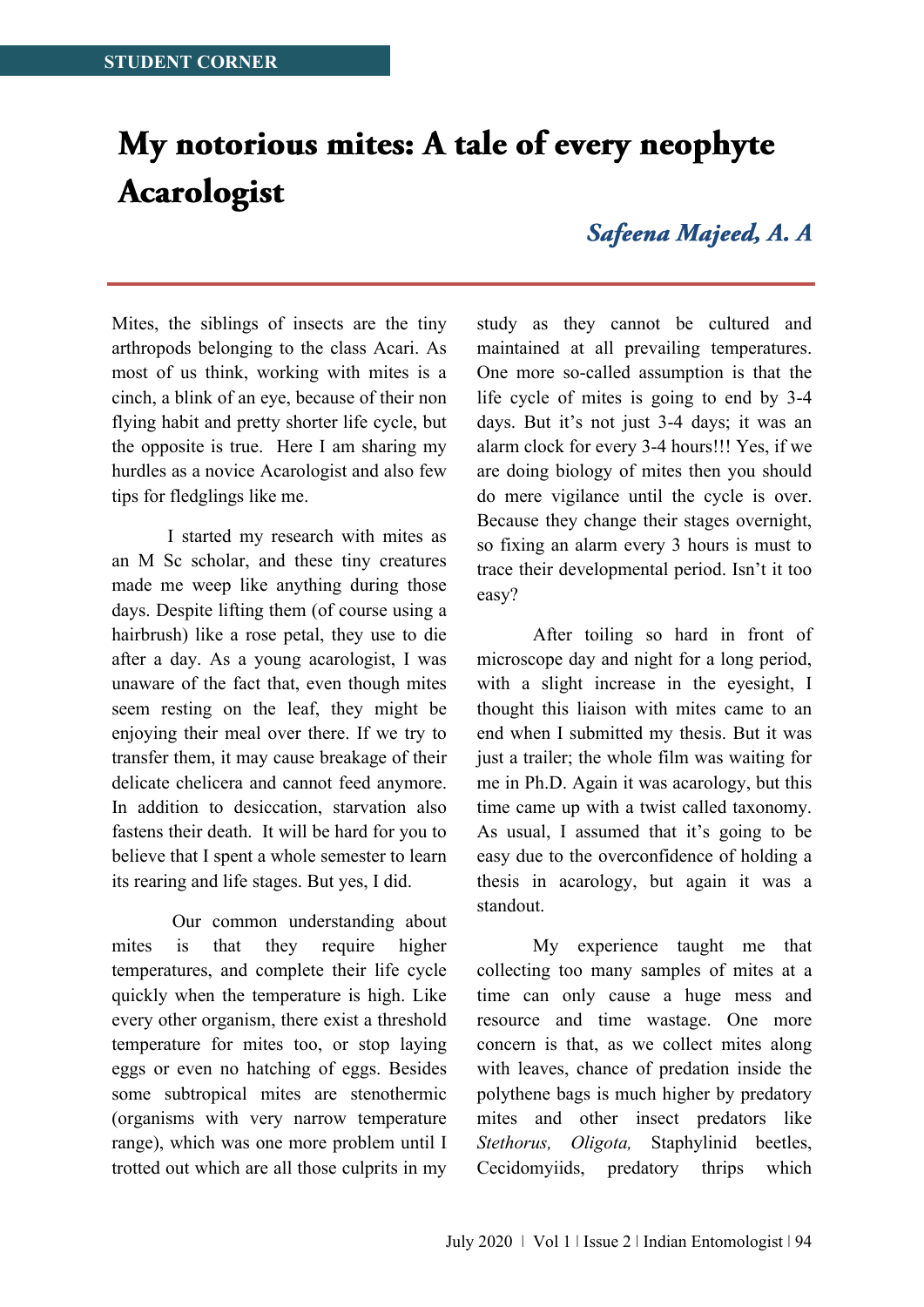coexists with prey mites. Moreover, chances of leaf rot also exist. Eureka… we have got a refrigerator for that! Miserably, it won't work beyond 4-5 days, mites will die out of freezing and we get nothing in our hands. Even some mono and oligophagous endemic mites, won't multiply in the laboratory however hard we may try.



Fig. 1. Colony of *Tetranychus hirsutus* Zeity & Srinivasa: Red large mites – females, small whitish green circles – eggs, small greenish mites – males (arrows indicating the mites).

After losing my samples multiple times, I started exploring some tricks and techniques; increasing the sample size. So that, paramount of mites will be retained even after a few consumed by the predators present on the same leaves. Additionally, these predators retained on those leftover mites can be used to build the repository of predatory mites and also the multiple mite pests on the same host, which might have differentiated their niches wisely. Additionally, never forget to keep your slides, culturing trays and vials with absolute alcohol (or the buffer for DNA extraction) while processing, so that you can simultaneously transfer few mites to the culturing trays in addition to making slides and taking them into alcohol/buffer. This

will reduce the time of searching them again for different purpose.



Fig. 2. Predatory Cecidomyiid grub: *Feltiella* sp. feeding on *Tetranychus macfarlanei* Baker and Pritchard

While working with mites which are sparse in number and difficult to culture in the laboratory, it's always better to preserve specimen in alcohol to analyze using molecular tools. Always try to make sketches and photographs as soon as slides are ready, otherwise we may miss some novel key features later in a hurry. Never miss to note down even a silly point about the behaviour (webbing pattern, post egg laying rituals/operations, host preferences, crowding and ballooning behaviour, *etc*.) during the processing, although it is not a part of the present research, for sure it's that portentous part, where we will learn science beyond our research for which we all here. For example the webbing, which varies from regular spider mite webbings to multistoried webs in *Tetranychus hirsutus* Zeity & Srinivasa and to nests like webs in *Schizotetranychus* spp, by which sometimes mites can be identified in those samples (at least up to genus level) where only webbings are leftover and can go back to the same location and collect if found interesting.